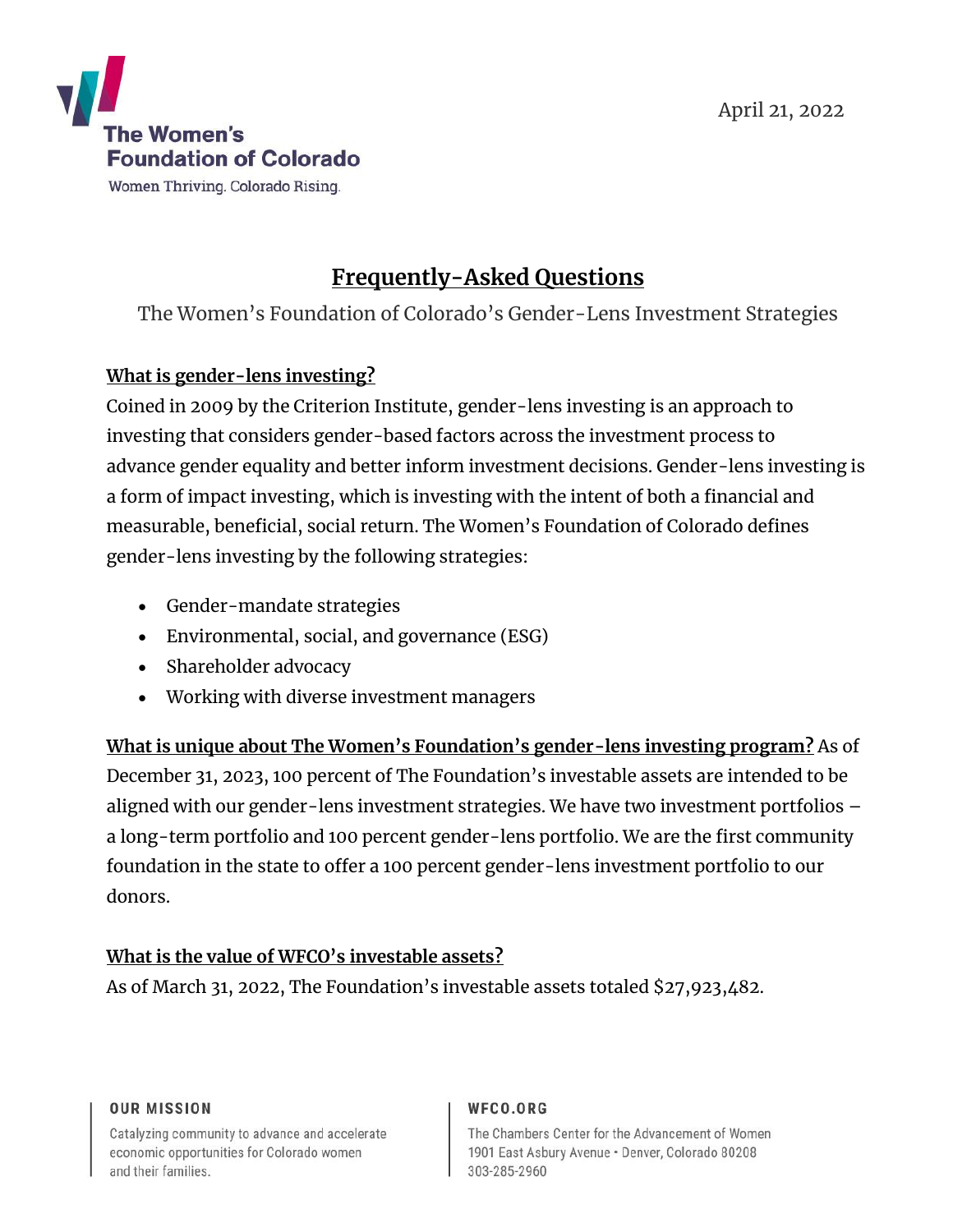

#### **Where does WFCO's gender-lens investment percentage stand?**

As of March 31, 2022, 75.1 percent of WFCO's long-term portfolio met gender-lens investment strategies. It is comprised of fixed income, equities, and private investments. The 100 percent gender-lens portfolio is comprised of fixed income and equities.

# **What percentage of investable assets are in the long-term portfolio and the 100 percent gender-lens portfolio?**

The long-term portfolio makes up 83 percent and the 100 percent gender-lens portfolio makes up 17 percent of the total portfolio.

### **What have been the returns on each of the portfolios?**

As of December 31, 2021, the 3-year net annualized return on the long-term portfolio is 15.1 percent. The 10-year net annualized return on the portfolio is 8.3 percent. The 100 percent gender-lens portfolio's net annualized return after three years was 13.7 percent. There is no 10-year data because the fund's inception was in 2014.

### **How have the portfolios performed?**

Since inception, both the long-term portfolio and the 100 percent gender-lens portfolio have outperformed their portfolio benchmarks on a risk adjusted basis, resulting in positive net alpha since inception.

### **Who manages WFCO's investments?**

Syntrinsic Investment Counsel is WFCO's investment firm. Their team recommends policies and allocations, selects, and monitors investment managers, and reports and evaluates WFCO's investments. They work alongside WFCO's investment committee, which is comprised of trustees and investment experts, to advise the board of trustees on policies, financial objectives, and impact objectives.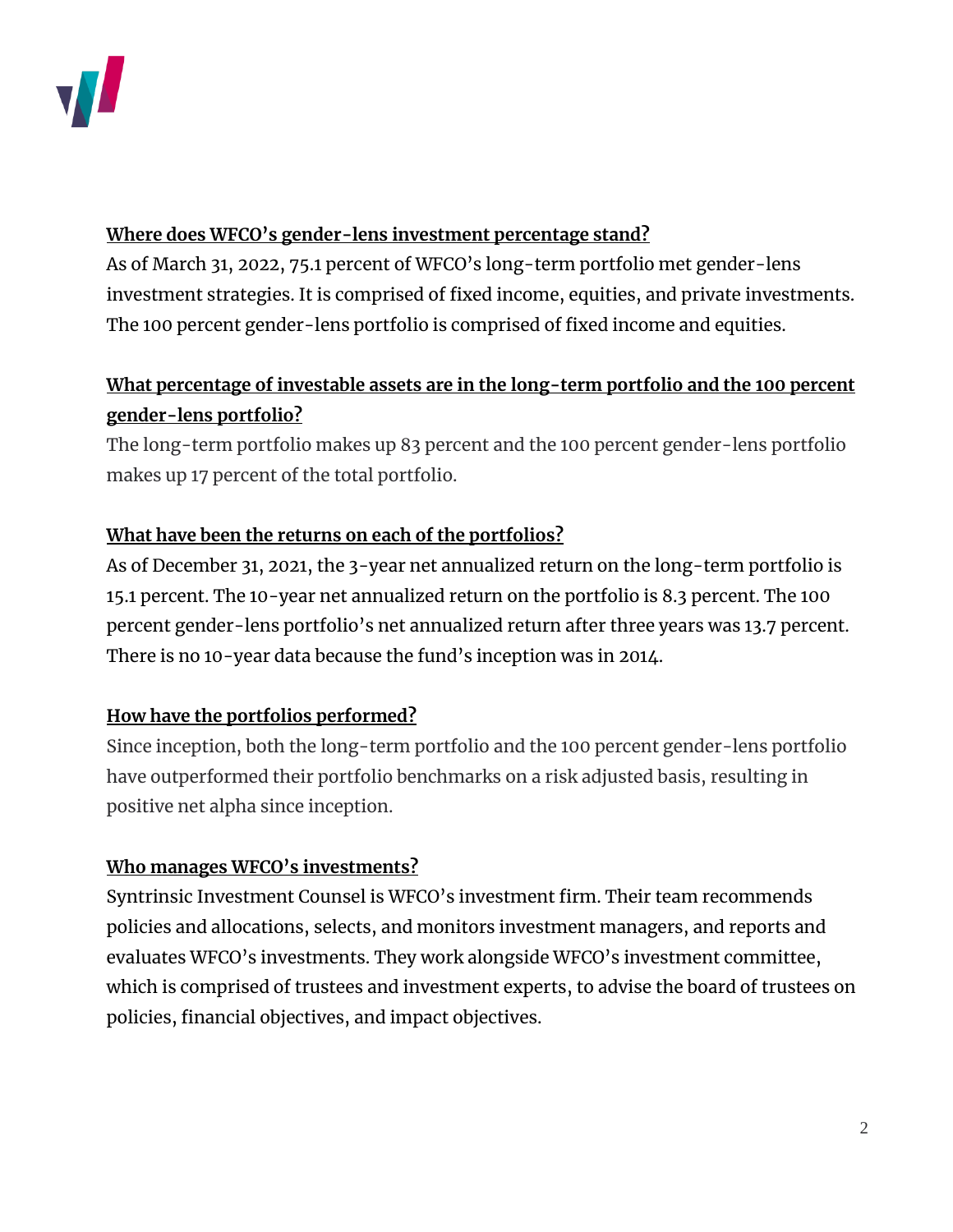

### **What are the impact goals of WFCO's gender-lens investment program?**

We seek to not only grow our assets, but to align them with our mission to meet current and future needs of women and families. With the support of Syntrinsic, and in alignment with our strategic framework, the WFCO investment committee defined four impact goals for WFCO's gender-lens investments:

- Address gender and racial disparities
- Expand access to capital
- Further economic security
- Learn and share knowledge

### **How does WFCO determine if its investments are meeting the impact goals?**

The Women's Foundation uses four investment strategies to further our impact goals. Those include:

- Gender-mandate strategies
- Environmental, social, and governance (ESG)
- Shareholder advocacy
- Working with diverse investment managers

These strategies help us screen our investments for companies that have demonstrated a commitment to workplace equity, have a history of providing access to capital to underrepresented communities, and offer products and services to women.

**Why is working with diverse investment managers a gender-lens investment strategy?** As of 2021, diverse-owned firms represented just 1.4 percent of U.S. based assets under management. Yet diverse managers are more likely to invest in diverse communities, and the likelihood of outperformance by diverse teams is greater than non-diverse teams.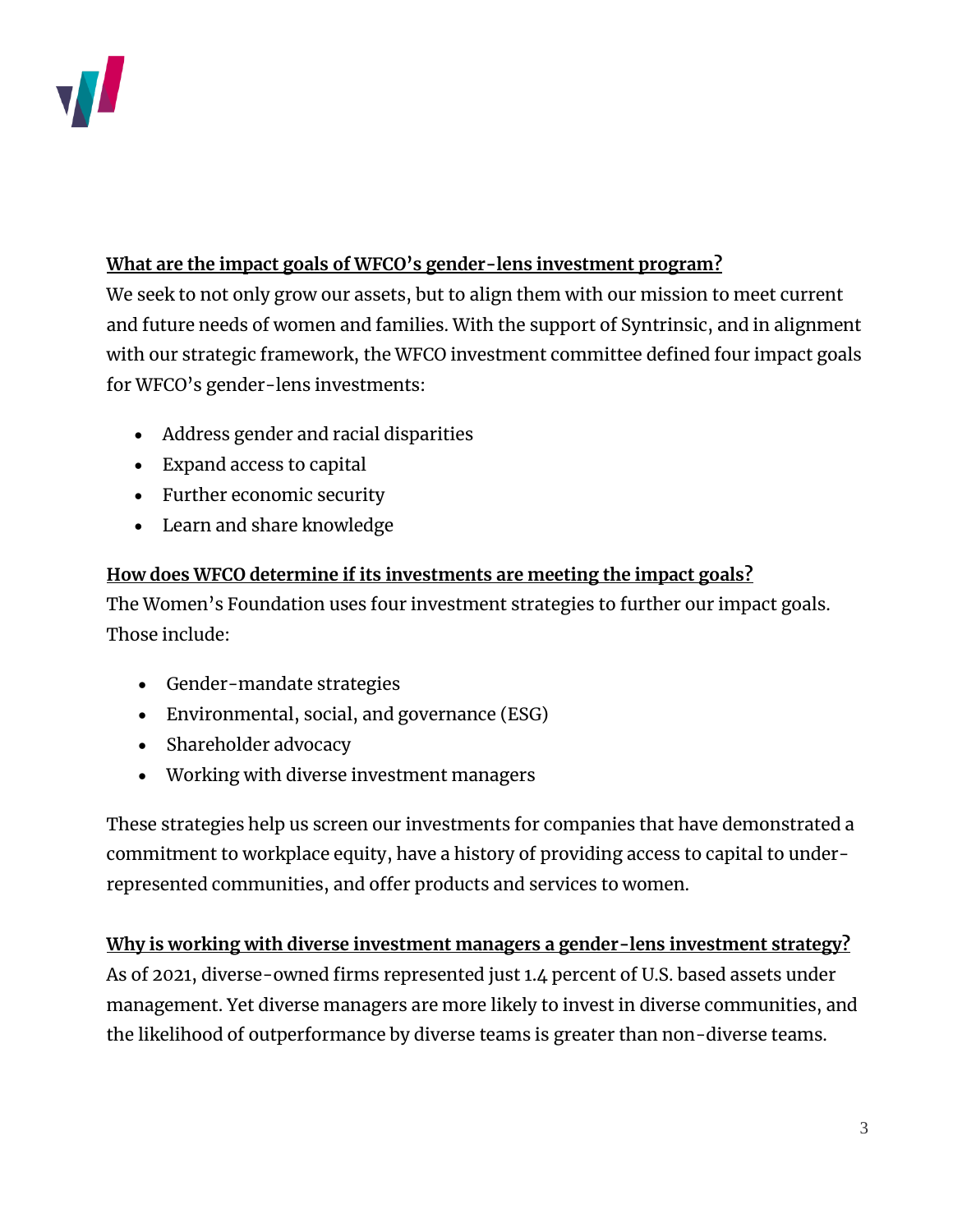

Because of this, WFCO has set a goal to invest 25 percent of investable assets with diverse investment managers, including women, by 2025. A minimum of 10 percent will be invested specifically with managers from under-represented communities of color, including Black, Latinx, Indigenous, and Asian managers.

## **What happens to the 100 percent gender-lens investment portfolio when the long-term portfolio reaches 100 percent?**

When the long-term portfolio is 100 percent aligned with our gender-lens investment strategies, it will merge with the current 100 percent gender-lens portfolio. We will offer our donors one investment portfolio that is well-diversified and 100 percent aligned with our gender-lens investment strategies.

# **What is noteworthy about The Women's Foundation of Colorado reaching 100 percent alignment with its gender-lens investment strategies?**

As the only community foundation in the state focused on gender, racial, and economic equity, it is important that we align all our available resources with our mission and vision. In addition to our gender-lens investing, we introduced two new grantmaking programs in 2021 that support gender, racial, and economic equity - the Women & Girls of Color Fund and WINcome. Women, especially women of color, have historically been underinvested in and undervalued. Intentional and explicit investments are needed to change this. We are proud that meeting our investment goals will enable our donors to maximize their impact.

### **Who can invest with The Women's Foundation?**

Individual donors have the opportunity to invest directly in our work and our endowment. Our donor-advised fundholders and giving circles invest their funds with us. The assets of our donor-advised funds and giving circles grow through our sound investment strategy.